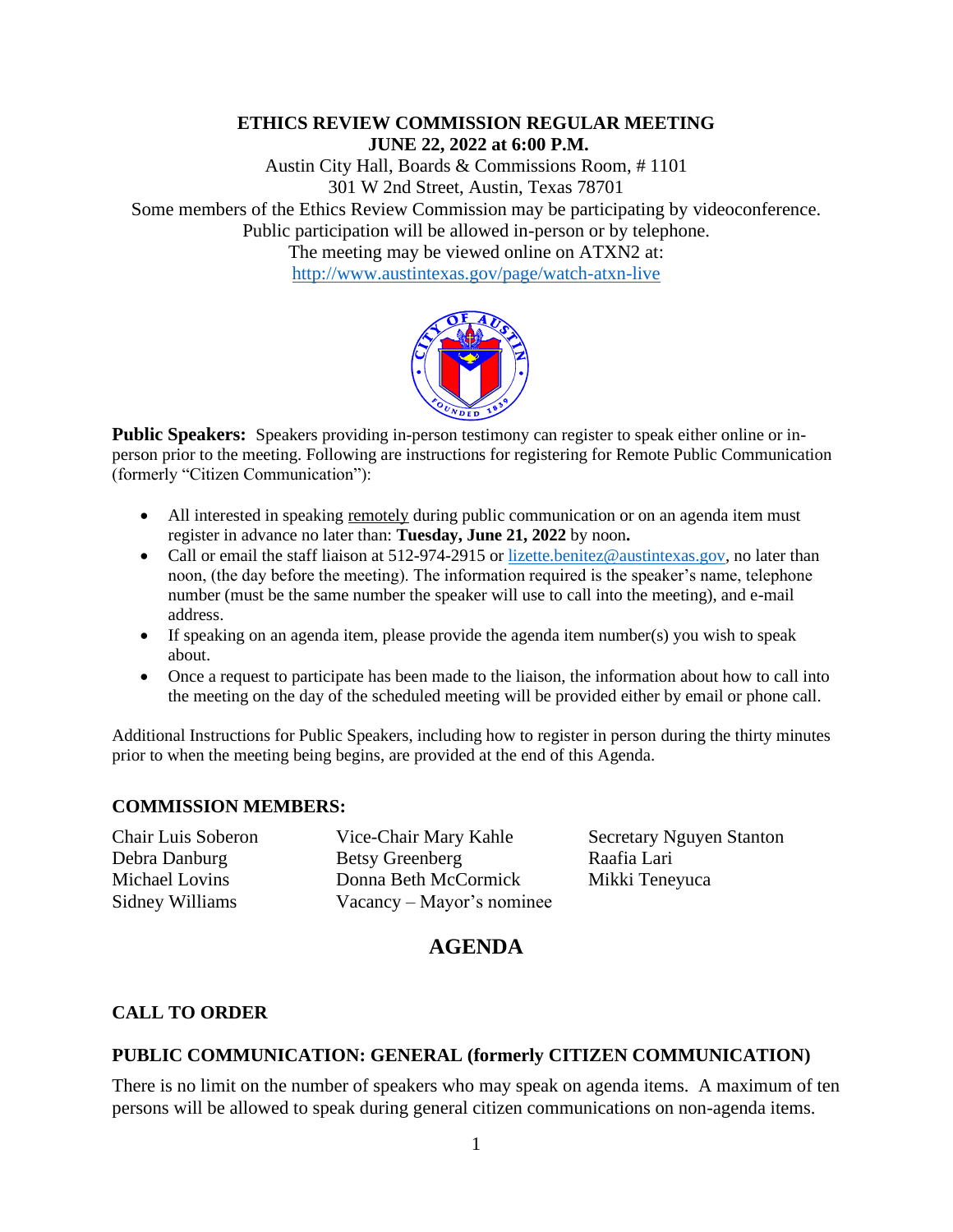Each person must register to speak prior to the call to order of the meeting. Each speaker who registers to speak will be allowed three minutes to speak. Please also see the "**NOTICE Regarding Public Communication (formerly "Citizen Communication")** at the end of this agenda.

### **1. NEW BUSINESS**

Discussion and possible action regarding the following:

- a. Candidate and Officeholder Campaign Finance Brochure Briefing on anticipated changes to campaign contribution limits based on recent increases in the U.S. Bureau of Labor Statistics' Consumer Price Index.
- b. Potential amendments to the financial disclosure provisions of City Code Chapter 2-7 (Ethics and Financial Disclosure).
- c. City Council Candidate Forum Planning
- d. Ethics Code Overview of Section 2-7-62 (Standards of Conduct) and conflict of interest provisions, Section 2-7-63, 2-7-64, and 2-7-65, and Section 2-7-2 (Definitions).

### **2. OLD BUSINESS**

Discussion and possible action regarding the following:

- a. Review and evaluation of the dollar limits established in Chapter 2-2 (Campaign Finance) and consider making recommendations to the city council as to those limits.
- b. Statement and/or Video of What the Commission Does  $\&$  How the Public can use the Commission and Statement on Equity, Access, and the Need for Reform by the Working Group on Race, Identity, and Equity
- c. Content of the agenda for future meetings, including description of Commission's jurisdiction and/or functions.
- d. Working group status reports and/or recommendations on the following.
	- i. Working Group on Sanctions, Procedures, and other Issues (Chair Soberon and Commissioners Greenberg, Stanton, and Teneyuca) on the following subjects:
		- Potential amendments to City Code, Chapter 2-7 (Ethics and Financial Disclosure).
		- Potential amendments to the Rules of the Ethics Review Commission.
		- Dollar Limits in Chapter 2-2 (Campaign Finance Code)
	- ii. Working Group on Race, Identity, and Equity (Commissioners Kahle, Lari, and Soberon) status report and/or recommendations on: addressing issues of race, identity, and equity including:
		- (i) planning for presentations or trainings by the Equity Office;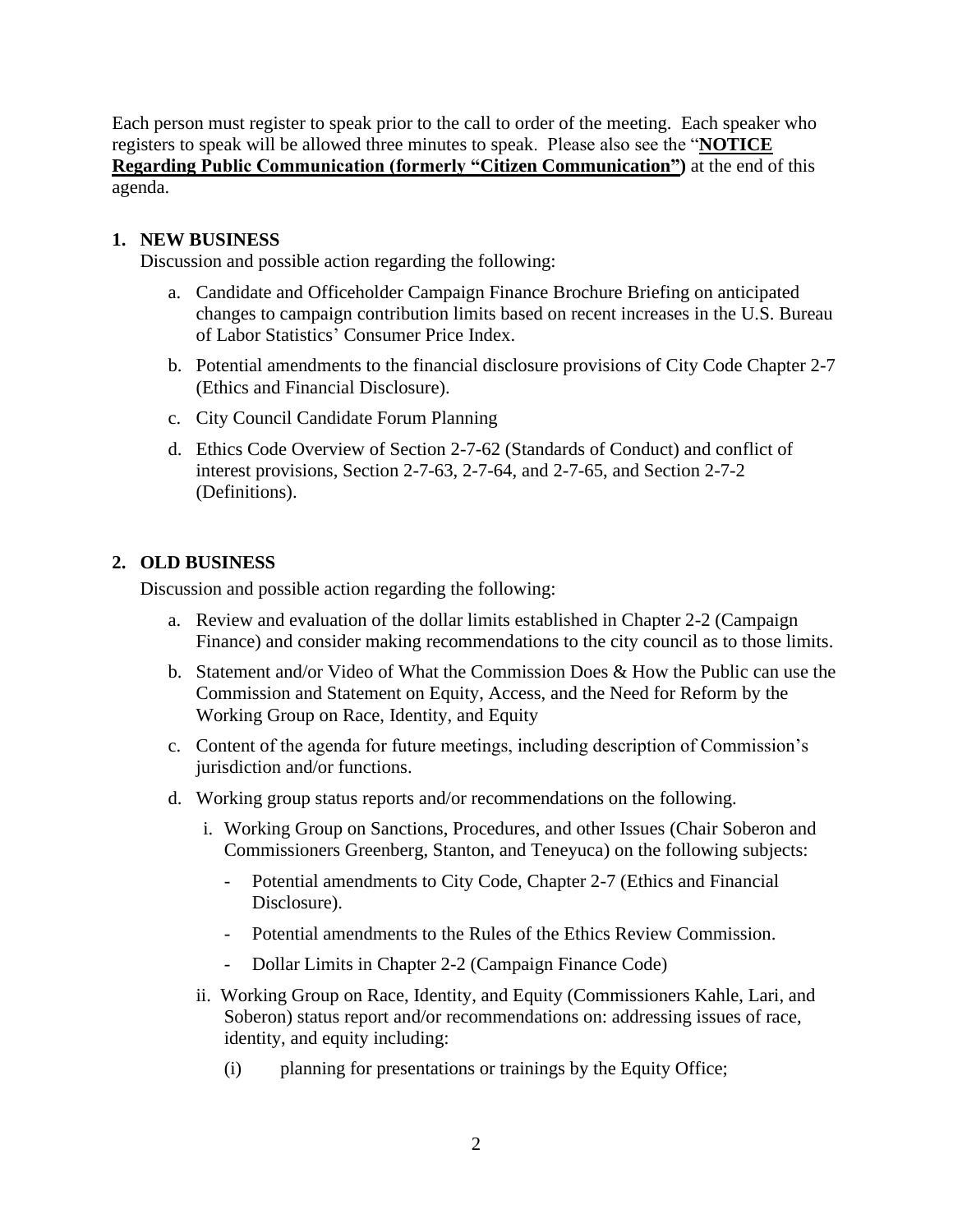(ii) helping focus the Commission's evaluation of racial injustice and how the Commission can operate more fairly and effectively in light of racial injustice.

### **3. APPROVAL OF MINUTES: MAY 25, 2022 REGULAR COMMISSION MEETING**

Discussion and possible action regarding the minutes for the May 25, 2022 Regular Commission meeting.

# **4. FUTURE AGENDA ITEMS AND ANNOUNCEMENTS**

The City of Austin is committed to compliance with the American with Disabilities Act. Reasonable modifications and equal access to communications will be provided upon request. Meeting locations are planned with wheelchair access. If requiring Sign Language Interpreters or alternative formats, please give notice at least two (2) days (48 hours) before the meeting date. Please call Lizette Benitez, Lynn Carter, or Meredith Mooney at the Law Department at (512) 974-2268 for additional information; TTY users' route through Relay Texas at 711.

For more information on the Ethics Review Commission, please contact Lynn Carter at (512) 974-2171. For the 2022 meeting schedule, agendas, and additional information about the commission, see:<https://www.austintexas.gov/content/ethics-review-commission>

# **ERC STANDARD PUBLIC COMMUNICATION INSTRUCTIONS**

# **NOTICE Regarding Public Communication (formerly "Citizen Communication")**

Sign-in required: If appearing in person at the meeting, please sign in to speak with the staff liaison prior to the meeting being called to order. Please indicate the item or items on the agenda on which you are speaking, if you are speaking on an agenda item. A speaker who fails to indicate an agenda item on which the speaker desires to speak will be called to speak during **Public Communication** (formerly "Citizen Communication" or "Citizen Communication: General").

Time Limits: Speakers are limited to a maximum time limit of three minutes per speaker. A time period of six minutes will be allowed for a speaker who addresses the Commission through a translator or a speaker who needs an accommodation of a disability.

Public Communication (formerly Citizen Communication) Speakers: A maximum of ten persons may speak during Public Communication, previously known as "general citizen communications" or "citizen communication: general", at the beginning of the meeting on any topic. Speakers will be called in the order in which the speaker signed up.